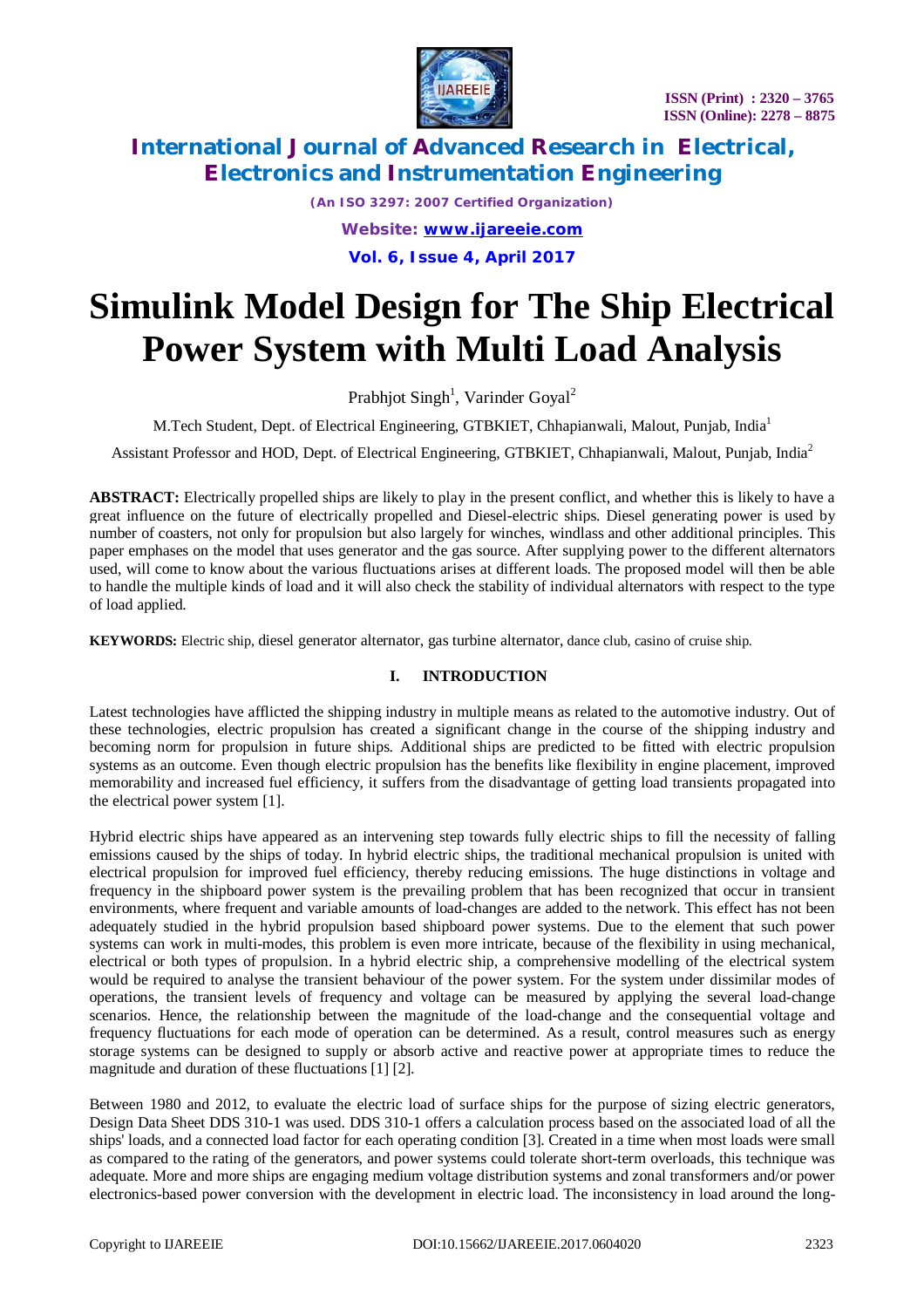

*(An ISO 3297: 2007 Certified Organization)*

*Website: [www.ijareeie.com](http://www.ijareeie.com)*

### **Vol. 6, Issue 4, April 2017**

term average due to cycling loads, and the restricted overload proficiency of power electronics, called for enhanced approaches to estimate load for determining the rating of equipment[4][5]. Moreover, advances in modeling and simulation presents improved perception of the electric load expected for power generation and power conversion equipment.

The introduction of power electronic devices and converters has made it potential to re-design the entire architecture of shipboard power generation, distribution and utilization, entirely from scratch. This fact has brought relevant changes in the entire ship design, allowing room savings, fuel efficiency and increased flexibility without impairing reliability, so that, nowadays, 100% of new-built cruise liners are electrically propelled (and many older ships have been already retrofitted in the same way). All Electric Ships (AESs), in the sense that on board thermal engines (diesel and/or gas turbines) are used exclusively as prime movers of the synchronous generators [6].



Figure 1. Ship Configuration

#### **II. BACKGROUND**

Ship electric propulsion is a new generation of propulsion method that propellers are driven by electric motor directly instead of traditional diesel engines. Compared with traditional pattern, electrical power has many advantages such as flexible control, fast response and less pollution, etc. Many researchers have made innovative models in this field to achieve the enhanced system but mostly the work is done for the single type of load in the system. No system is capable of providing efficient power for the multiple type of load no need to develop a system in which multiple loads can be considered. Also need to develop a system which will be generalized for multi loads.

### **III. PROPOSED WORK**

As need of system design which will work on the multiple load categories and capable to work on different types of system. So a proposed model will be developed in the paper which will have capability for the multiple type load handling. For this the input sources will have generators and gas source also so can work if anyone will not be capable to work also then the advanced system will analyze the results with different load categories to analysis the performance over the power for different loads.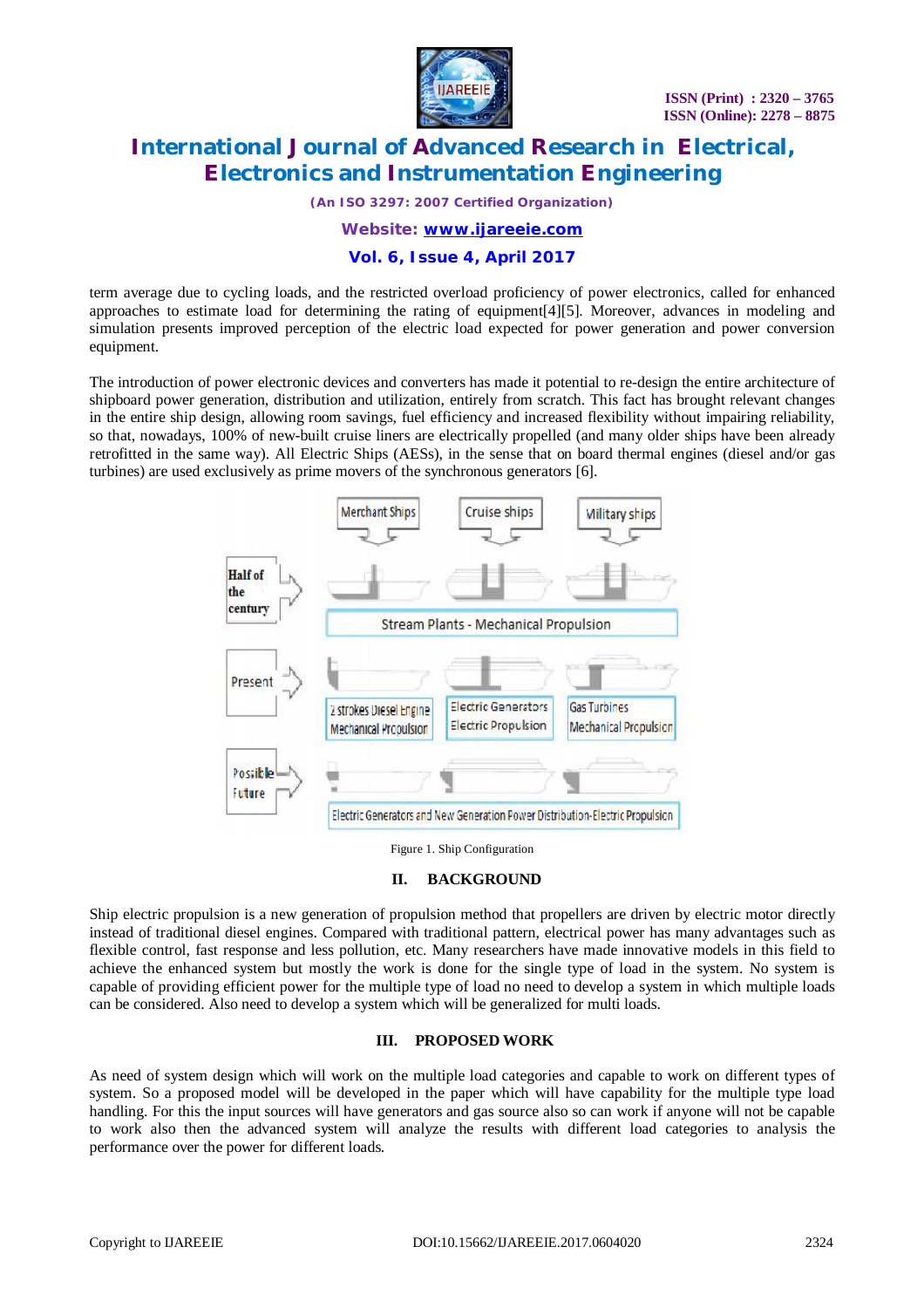

*(An ISO 3297: 2007 Certified Organization)*

*Website: [www.ijareeie.com](http://www.ijareeie.com)*

### **Vol. 6, Issue 4, April 2017**

#### **IV. METHODOLOGY**

The methodology for the proposed work is given below in which two different Alternators has taken and multiple loads have applied on the individual system to evaluate the performance and stability of each. The steps are followed as:

- 1. Initially, power has applied to the individual Alternator i.e. Diesel Generator Alternator and Gas Turbine Alternator.
- 2. As power has applied, fluctuations will be start and heads to the marine system where different loads will be applied.
- 3. Multiple loads have applied to the marine system in order to check the stability of the individual alternator with respect to different power second. Fewer fluctuations will lead to the more constant and high stability results.

#### **Framework of the proposed work**



Figure 2. Block Diagram for the proposed work

#### **V. RESULTS AND DISCUSSION**

This section of the paper represents the experimental analysis and shows the result obtained after performing simulation. Both diesel generator alternator and gas turbine alternator's output power has compared with each other to evaluate the performance.

Figure 3 represents the output power of diesel generator alternator in power with respect to time. The above graph represents that it produces lesser power but less number of fluctuations.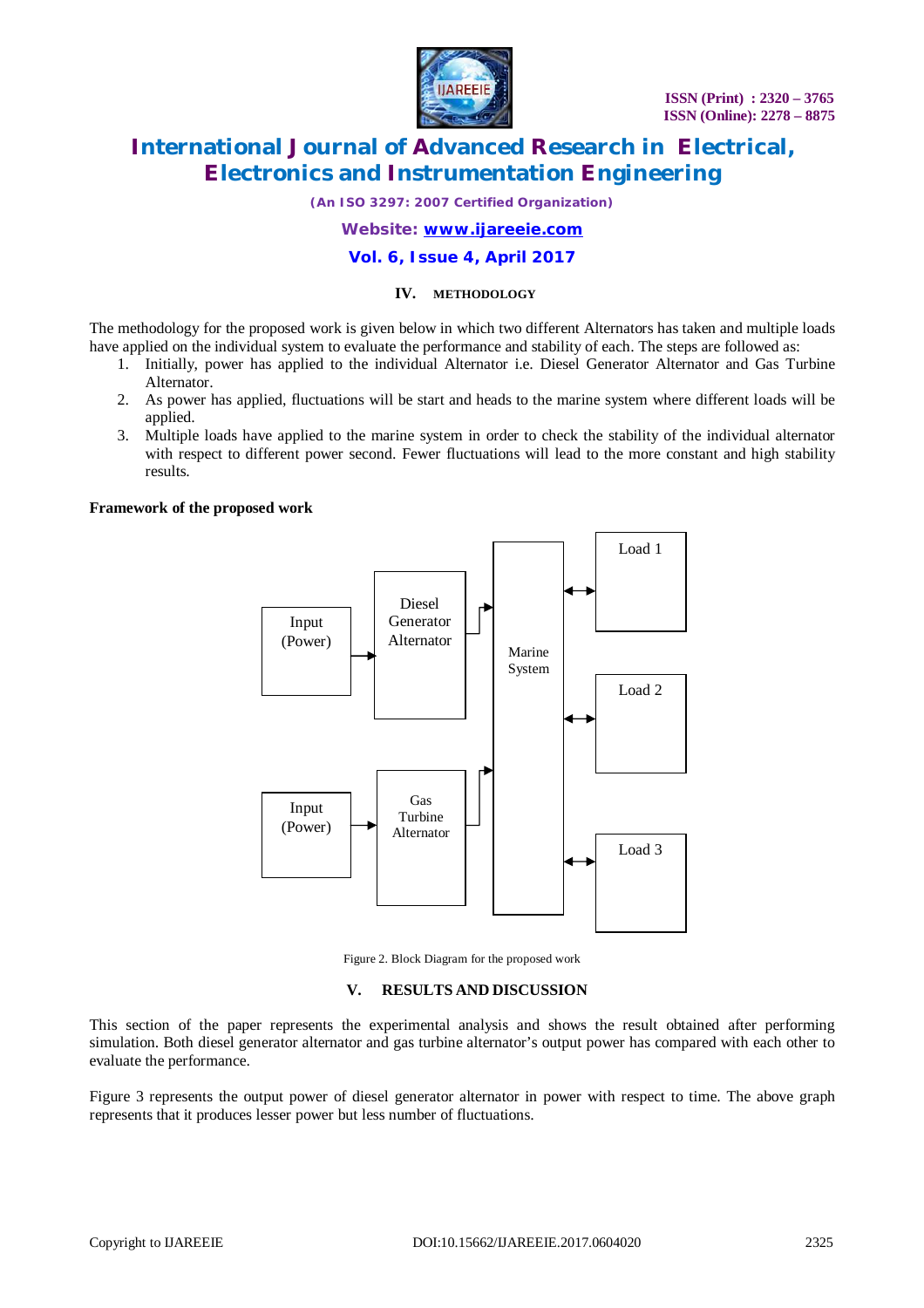

*(An ISO 3297: 2007 Certified Organization)*

*Website: [www.ijareeie.com](http://www.ijareeie.com)*

### **Vol. 6, Issue 4, April 2017**



Fig 3. Output Power of Diesel Generator Alternator (in pu)

The below figure 4 shows the output power of Gas turbine Alternator in power with respect to time. The numbers of fluctuations in the Gas turbine are higher as compared to the output power of diesel generator alternator. But on the other hand, it produces high amount of power.



Fig 4. Output Power of Gas Turbine Alternator (in pu)

Curves in the figure 5 show the output power of both Gas turbine and diesel generator. There are some fluctuations in both the cases but in the case of Diesel Generator number of fluctuation is less. Although fluctuation is less in diesel generator but the amount of output power is also less as compared to Gas Turbine. Gas Turbine produces output power between 0.6 to 1 pu but Diesel Generator produces power between 0 to 0.2 pu.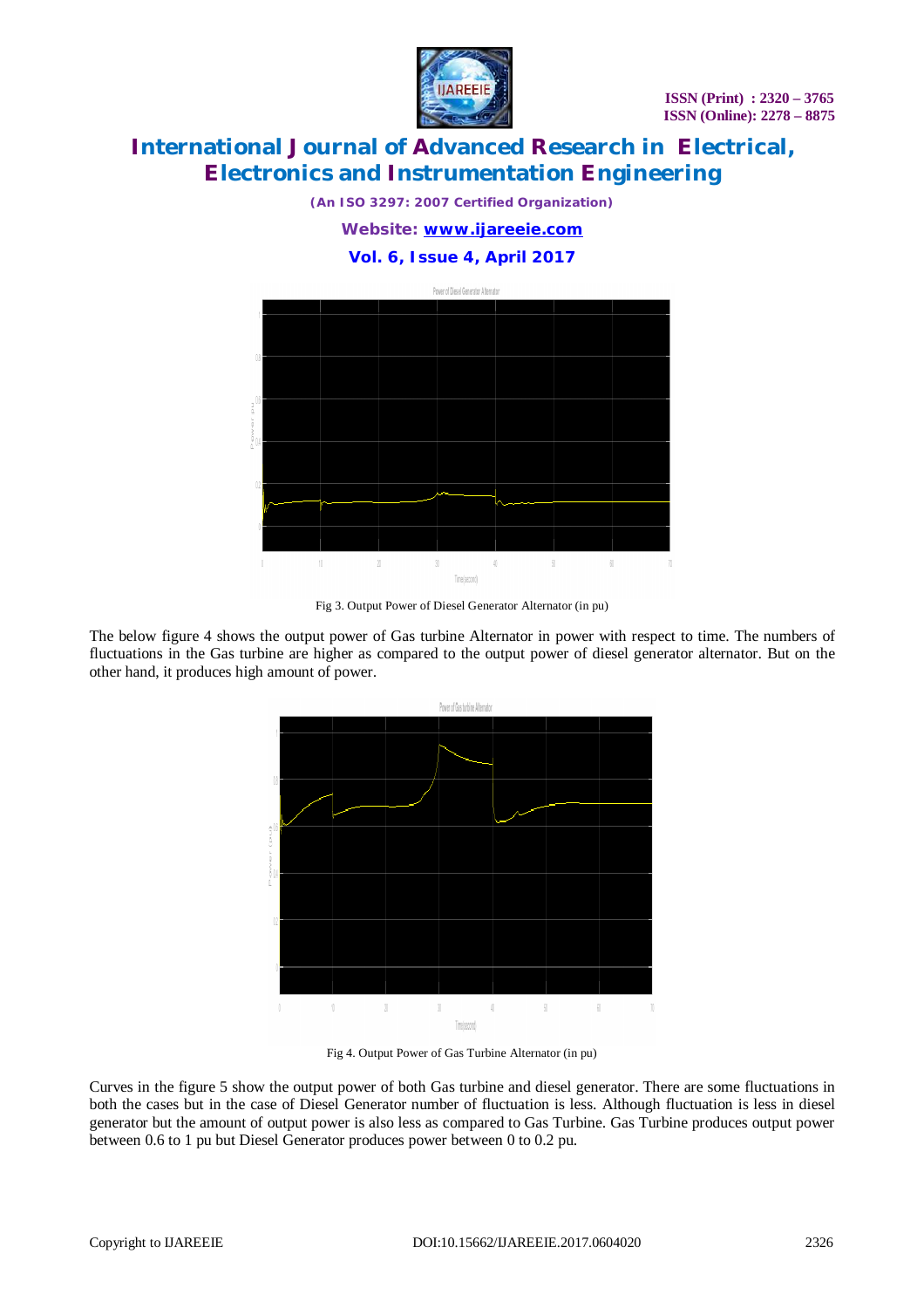

*(An ISO 3297: 2007 Certified Organization)*

*Website: [www.ijareeie.com](http://www.ijareeie.com)*

**Vol. 6, Issue 4, April 2017**



Fig 5. Comparing Output power of Gas turbine and Diesel Generator

The number of fluctuations with respect to power is acquired, which shows the stability of individual in figure 6. At 10 second power of Gas turbine reaches to 0.8 pu and experiences a sudden fall to 0.6 pu but there is less variation of power in Diesel Generator. With time power of Gas Turbine reaches going to increase but Diesel Turbine maintains a constant power of near about 0.2 pu. At 30 second power of Gas Turbine starts decreasing to a level of 0.8 pu. On other hand, power of Diesel generator is constant. At 40 second power of Gas Turbine falls to 0.6 but Diesel generator again on constant power supply.



Fig 6. Power of Diesel Generator Alternator in pu (axes 1) and in Watt (axes 2)

Figure 7 represents the power of Gas Turbine Alternator in terms of power and watt. As compared with the diesel generator alternator, constancy is less as the number of fluctuations is complex in amount.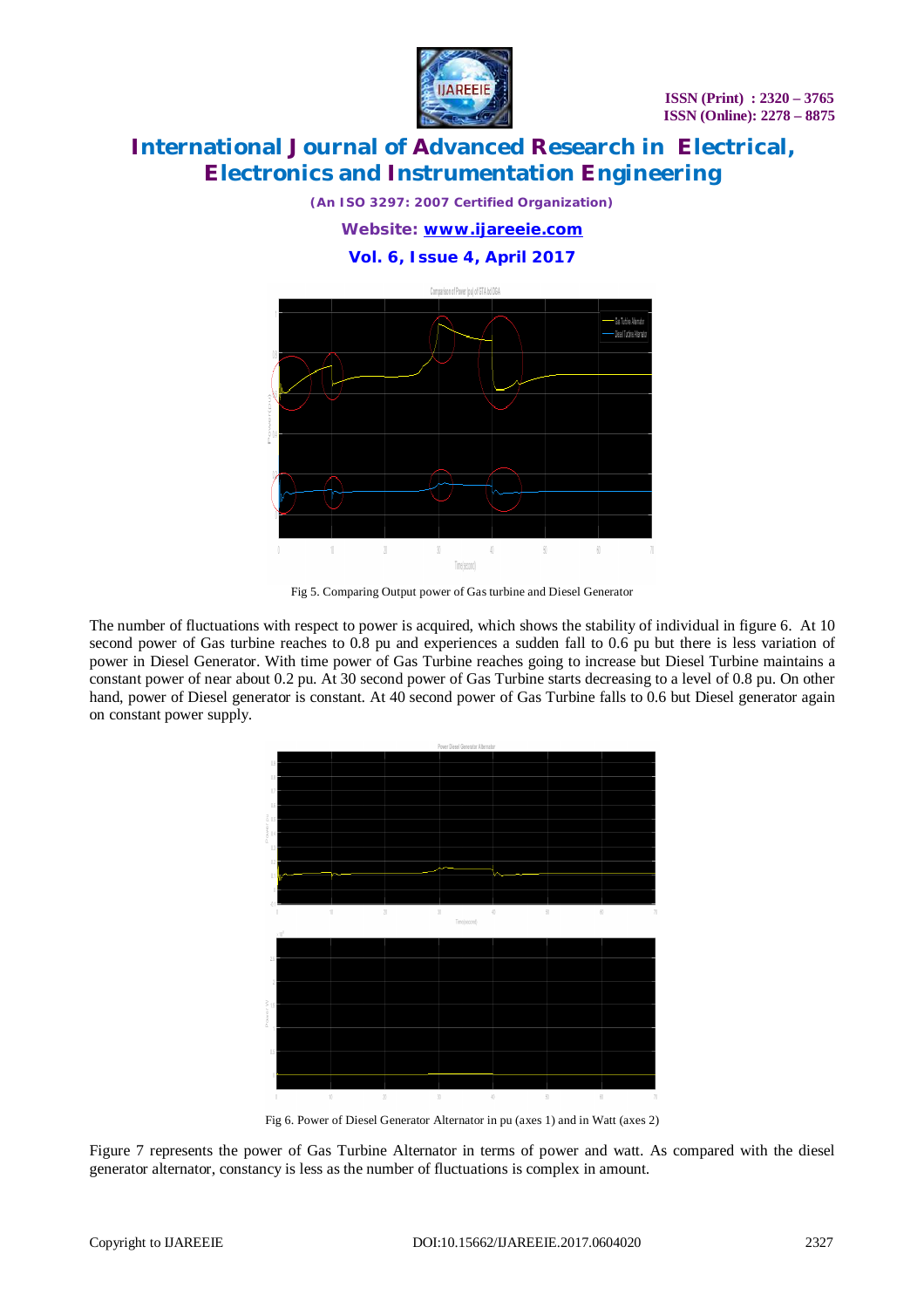

*(An ISO 3297: 2007 Certified Organization)*

*Website: [www.ijareeie.com](http://www.ijareeie.com)*

**Vol. 6, Issue 4, April 2017**



Fig 7. Power of Gas Turbine Alternator in pu (axes 1) and in Watt (axes 2)

In the below figures, power has been analyzed with respect to time. As the system starts, in both Diesel Generator and Gas Turbine, power is going to fluctuate so thus the stability starts increasing. Figure 8 represents the power of Diesel Generator alternator in terms of time and per unit voltage. Simulation has performed to check the stability of particular alternator.



Fig 8. Per unit Voltage of Gas Turbine and Diesel Generator